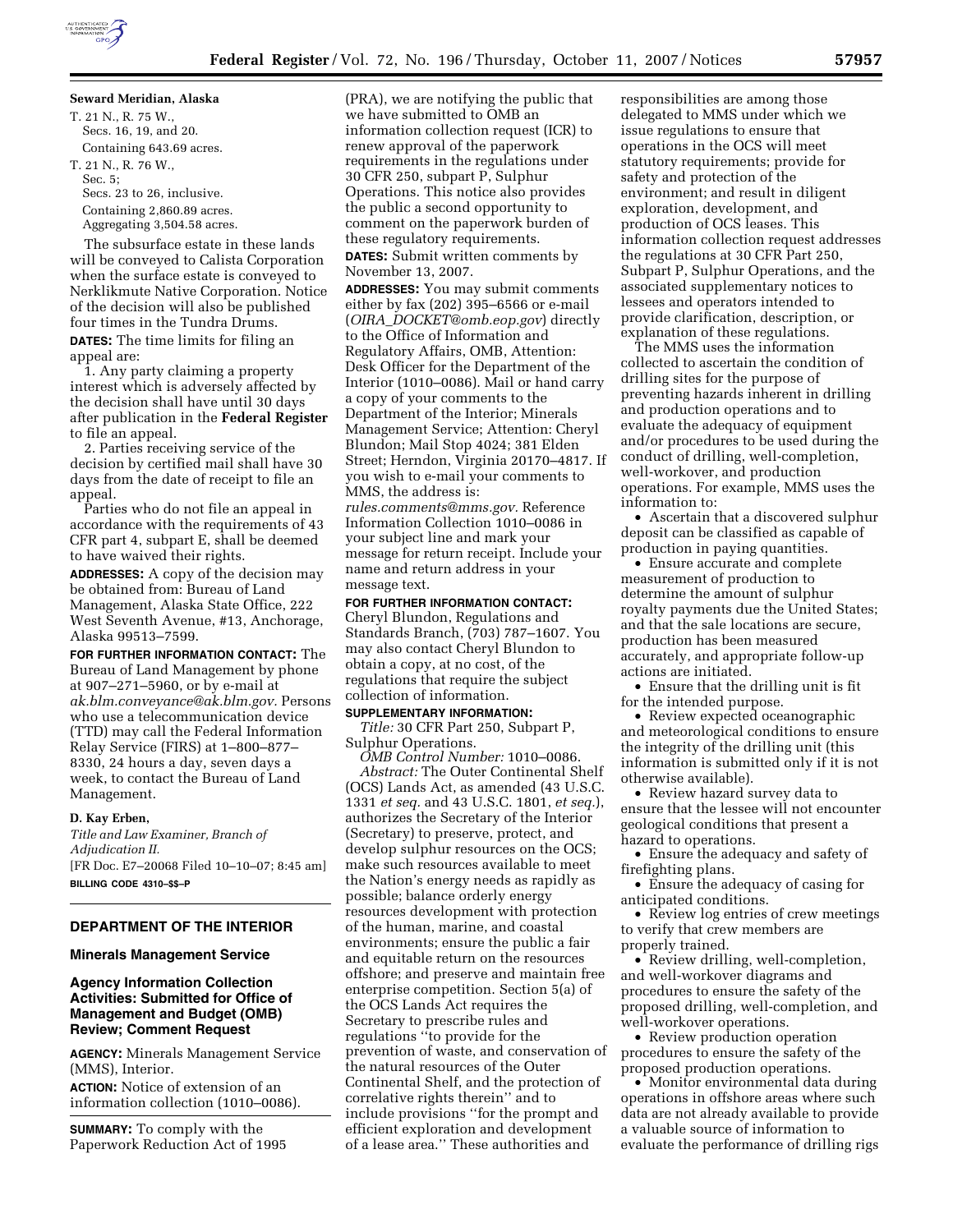▀

under various weather and ocean conditions. This information is necessary to make reasonable determinations regarding safety of operations and environmental protection.

Responses are mandatory. No questions of a ''sensitive'' nature are asked. MMS will protect proprietary information according to 30 CFR 250.197, ''Data and information to be

made available to the public or for limited inspection'', and 30 CFR Part 252, ''OCS Oil and Gas Information Program.''

*Frequency:* The frequency varies by section, but is generally on occasion.

*Estimated Number and Description of Respondents:* Approximately 1 Federal OCS sulphur lessee.

*Estimated Annual Reporting and Recordkeeping ''Hour'' Burden:* The following chart details the components of the hour burden for the information collection requirements in subpart P an estimated total of 903 burden hours. In estimating the burdens, we assumed that respondents perform certain requirements in the normal course of their activities. We consider these to be usual and customary and took that into account in estimating the burden.

| Citation 30 CFR 250                 | Reporting and recordkeeping requirement                                                                                                                             | Hour burden                    | Average No. of annual<br>reponses | Annual bur-<br>den hours |
|-------------------------------------|---------------------------------------------------------------------------------------------------------------------------------------------------------------------|--------------------------------|-----------------------------------|--------------------------|
|                                     | <b>Submittals/Notifications</b>                                                                                                                                     |                                |                                   |                          |
| 1600                                | Submit exploration or development and produc-                                                                                                                       | Burden included in (1010-0151) |                                   | 0                        |
| 1605; 1617; 1618;<br>1619(b); 1622. | tion plan.<br>Submit forms MMS-123 (Application for Permit<br>to Drill), MMS-124 (Application for Permit to<br>Modify), form MMS-125 (End of Operations<br>Report). | Burden included in (1010-0141) |                                   | 0                        |
|                                     | Submit data and information on fitness of drilling<br>unit.                                                                                                         |                                | 1 submission                      | 4                        |
| 1605(d)                             | Submit results of additional surveys and soil bor-<br>ings upon request*.                                                                                           |                                |                                   | 1.                       |
|                                     | Submit application for installation of fixed drilling<br>platforms or structures.                                                                                   | Burden included in (1010-0149) |                                   | 0                        |
| 1608                                | Submit well casing and cementing plan or modi-<br>fication.                                                                                                         |                                | 1 plan                            | 5                        |
| 1619(c), (d), (e)                   | Submit copies of records, logs, reports, charts,<br>etc., upon request.                                                                                             |                                | 8 submissions                     | 8                        |
| $1628(b)$ , (d)                     | Submit application for design and installation<br>features of sulphur production facilities and<br>fuel gas safety system; certify new installation                 |                                | 1 application                     | 4                        |
| $1630(a)(5)$                        | conforms to approved design.<br>Notify MMS of pre-production test and inspection<br>of safety system and commencement of pro-                                       |                                | 2 notifications                   | 1                        |
|                                     | duction.<br>Submit application for method of production<br>measurement.                                                                                             |                                | 1 application                     | 2                        |
| Subtotal                            |                                                                                                                                                                     |                                |                                   | 25                       |
|                                     | <b>Requests</b>                                                                                                                                                     |                                |                                   |                          |
|                                     | Request determination whether sulphur deposit<br>can produce in paying quantities.                                                                                  |                                | 1 request                         | $\mathbf{1}$             |
| 1605(e)(5)                          | Request copy of directional survey (by holder of<br>adjoining lease)*.                                                                                              |                                | 1 request                         | 1                        |
| 1607                                | Request establishment, amendment, or cancella-<br>tion of field rules for drilling, well-completion,                                                                |                                | 2 requests                        | 16                       |
| $1610(d)(8)$                        | or well-workover.<br>Request exception to ram-type blowout pre-<br>venter (BOP) system components rated work-                                                       |                                | 1 request                         | 1.                       |
|                                     | ing pressure.<br>1611(b); 1625(b)  Request exception to water-rated working pres-<br>sure to test ram-type and annular BOPs and<br>choke manifold.                  |                                |                                   | 1                        |
| 1611(f); 1625(f)                    | Request exception to recording pressure condi-<br>tions during BOP tests on pressure charts*.                                                                       |                                | 1 request                         | 1                        |
| 1612                                | Request exception to $\S 250.408$ requirements for                                                                                                                  |                                | 1 request                         | 1.                       |
| 1615                                | well-control drills*.<br>Request exception to blind-shear ram or pipe<br>rams and inside BOP to secure wells.                                                       |                                | 1 request                         | 1                        |
|                                     | Request approval of firefighting systems; post                                                                                                                      |                                | 1 request                         | 4                        |
| 1600 thru 1634                      | firefighting system diagram.<br>General departure and alternative compliance re-<br>quests not specifically covered elsewhere in<br>subpart P.                      |                                | 1 request                         | 2                        |
|                                     |                                                                                                                                                                     |                                |                                   |                          |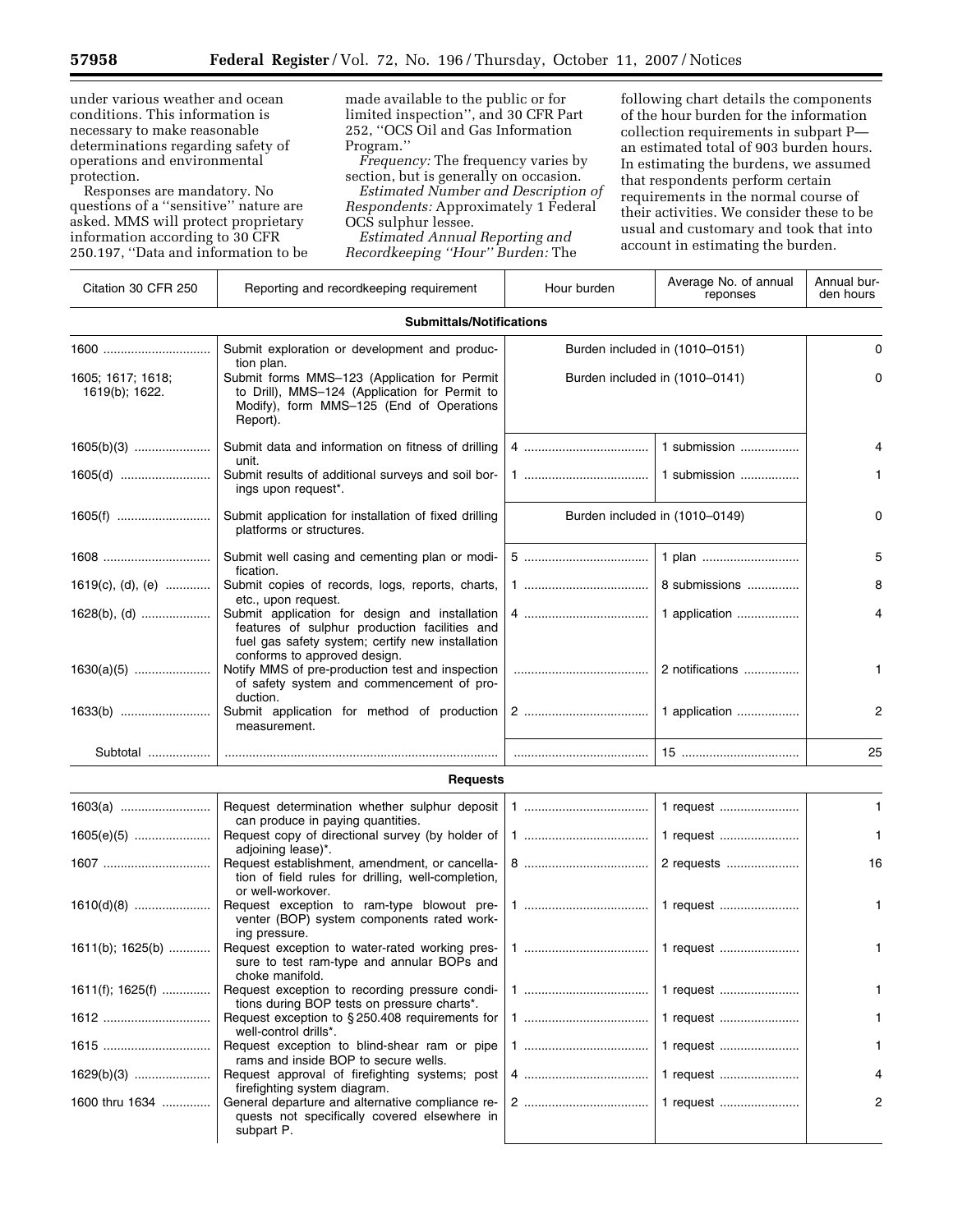| Citation 30 CFR 250         | Reporting and recordkeeping requirement                                                                                                                                                                                                    | Hour burden                               | Average No. of annual<br>reponses                                                                        | Annual bur-<br>den hours |  |  |  |
|-----------------------------|--------------------------------------------------------------------------------------------------------------------------------------------------------------------------------------------------------------------------------------------|-------------------------------------------|----------------------------------------------------------------------------------------------------------|--------------------------|--|--|--|
| Subtotal                    |                                                                                                                                                                                                                                            |                                           |                                                                                                          | 29                       |  |  |  |
| <b>Record/Retain</b>        |                                                                                                                                                                                                                                            |                                           |                                                                                                          |                          |  |  |  |
|                             | Check traveling-block safety device for proper<br>operation weekly and after each drill-line slip-<br>ping; enter results in log.                                                                                                          |                                           | 1 lessee $\times$ 52 wks $\times$ 2<br>$rigs = 104$ .                                                    | 26                       |  |  |  |
|                             | Report oceanographic, meteorological, and drill-<br>ing unit performance data upon request*.                                                                                                                                               |                                           |                                                                                                          | $\mathbf{1}$             |  |  |  |
|                             | Pressure test casing; record time, conditions of<br>testing, and test results in log.                                                                                                                                                      |                                           | 1 lease $\times$ 60 tests/<br>$records = 60.$                                                            | 120                      |  |  |  |
| $1611(d)(3)$ ; $1625(d)(3)$ | Record in driller's report the date, time, and rea-<br>son for postponing pressure testings.                                                                                                                                               | 10 minutes                                | 1 lessee $\times$ 6 recordings<br>$= 6.$                                                                 | $\mathbf{1}$             |  |  |  |
| 1611(f), (g); 1625(f), (g)  | Conduct tests, actuations, inspections, mainte-<br>nance, and crew drills of BOP systems at least<br>weekly; record results in driller's report; retain<br>records for 2 years following completion of<br>drilling activity.               |                                           | 1 lessee $\times$ 52 weeks =<br>52.                                                                      | 312                      |  |  |  |
| 1613(e)                     | Pressure test diverter sealing element/valves<br>weekly; actuate diverter sealing element/<br>valves/control system every 24 hours; test di-<br>verter line for flow every 24 hours; record test<br>times and results in driller's report. |                                           | 1 lessee on occasion<br>(daily/weekly during<br>drilling) $\times$ 2 rigs $\times$ 52<br>weeks = $104$ . | 208                      |  |  |  |
|                             | Retain training records for lessee and drilling<br>contractor personnel.                                                                                                                                                                   | Burden covered under subpart O, 1010-0128 |                                                                                                          | 0                        |  |  |  |
|                             | Retain records for each well and all well oper-<br>ations for 2 years.                                                                                                                                                                     |                                           | 1 lessee                                                                                                 | 12                       |  |  |  |
| 1621                        | Conduct safety meetings prior to well-completion<br>or well-workover operations; record date and<br>time.                                                                                                                                  |                                           | 1 lessee $\times$ 50 meetings/<br>$records = 50.$                                                        | 50                       |  |  |  |
| $1628(b)$ , (d)             | Maintain information on approved design and in-<br>stallation features for the life of the facility.                                                                                                                                       |                                           | 1 lessee                                                                                                 | $\mathbf{1}$             |  |  |  |
| $1629(b)(1)(ii)$ , (iv)     | Retain pressure-recording charts used to deter-<br>mine operating pressure ranges for 2 years.                                                                                                                                             |                                           | 1 lessee                                                                                                 | 12                       |  |  |  |
| 1630(b)                     | Maintain records for each safety device installed<br>for 2 years.                                                                                                                                                                          |                                           | 1 lessee                                                                                                 | $\mathbf{1}$             |  |  |  |
|                             | Conduct safety device training prior to production<br>operations and periodically thereafter; record<br>date and time.                                                                                                                     |                                           | 1 lessee $\times$ 52 train/<br>records $\times$ 2 rigs = 104.                                            | 104                      |  |  |  |
|                             | Report evidence of mishandling of produced sul-<br>phur or tampering or falsifying any measure-<br>ment of production.                                                                                                                     |                                           | 1 report                                                                                                 | $\mathbf{1}$             |  |  |  |
| Subtotal                    |                                                                                                                                                                                                                                            |                                           | 486                                                                                                      | 849                      |  |  |  |
|                             |                                                                                                                                                                                                                                            |                                           | 512                                                                                                      | 903                      |  |  |  |

\* We included a minimal burden, but it has not been necessary to request these data and/or no submissions received for many years.

*Estimated Annual Reporting and Recordkeeping ''Non-Hour Cost'' Burden:* We have identified no ''nonhour cost'' burdens.

*Comments:* Section 3506(c)(2)(A) of the PRA (44 U.S.C. 3501, *et seq.*) requires each agency ''\* \* \* to provide notice \* \* \* and otherwise consult with members of the public and affected agencies concerning each proposed collection of information \* \* \*'' Agencies must specifically solicit comments to: (a) Evaluate whether the proposed collection of information is necessary for the agency to perform its duties, including whether the information is useful; (b) evaluate the accuracy of the agency's estimate of the burden of the proposed collection of

information; (c) enhance the quality, usefulness, and clarity of the information to be collected; and (d) minimize the burden on the respondents, including the use of automated collection techniques or other forms of information technology.

To comply with the public consultation process, on January 29, 2006, we published a **Federal Register**  notice (72 FR 4027) announcing that we would submit this ICR to OMB for approval. The notice provided the required 60-day comment period. In addition, 250.199 displays the OMB control numbers for the information collection requirements imposed by the 30 CFR Part 250 regulations and forms. The regulation also informs the public

that they may comment at any time on the collections of information and provides the address to which they should send comments. We have received no comments in response to these efforts.

If you wish to comment in response to this notice, send your comments directly to the offices listed under the **ADDRESSES** section of this notice. The OMB has up to 60 days to approve or disapprove the information collection but may respond after 30 days. Therefore, to ensure maximum consideration, OMB should receive public comments by November 13, 2007.

*Public Comment Policy:* Before including your address, phone number,